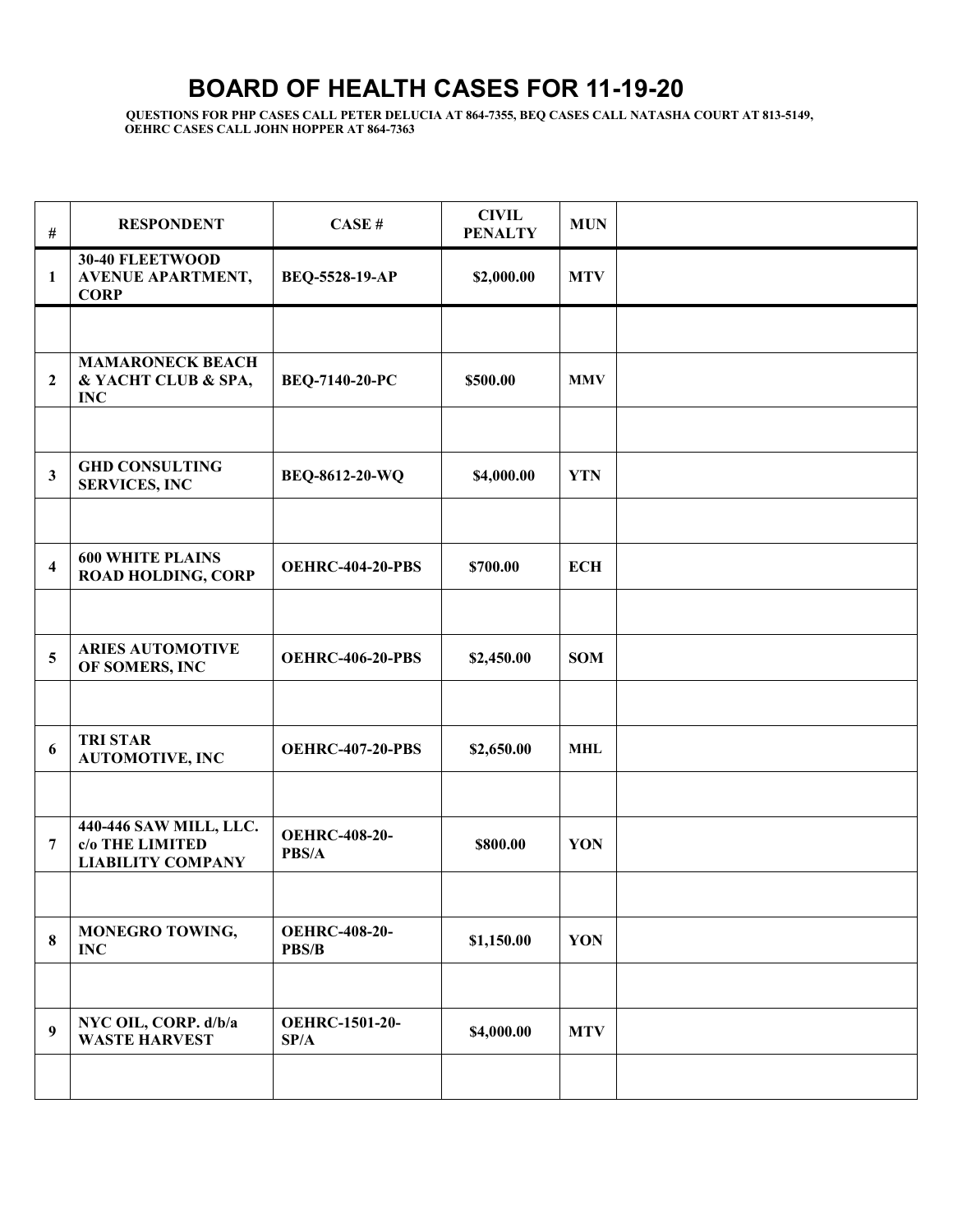## **BOARD OF HEALTH CASES FOR 11-19-20**

**QUESTIONS FOR PHP CASES CALL PETER DELUCIA AT 864-7355, BEQ CASES CALL NATASHA COURT AT 813-5149, OEHRC CASES CALL JOHN HOPPER AT 864-7363** 

| #  | <b>RESPONDENT</b>                                                                                             | CASE#                  | <b>CIVIL</b><br><b>PENALTY</b> | <b>MUN</b> |                                                                                                                                                                                |
|----|---------------------------------------------------------------------------------------------------------------|------------------------|--------------------------------|------------|--------------------------------------------------------------------------------------------------------------------------------------------------------------------------------|
| 10 | <b>LTF CLUB OPERATIONS</b><br><b>COMPANY, INC/LIFE</b><br>TIME ATHLETIC DAY<br><b>CAMP</b>                    | PHP-8350-20-DC         | \$1,760.00                     | <b>HAR</b> | <b>ADDITIONAL STAFF MEMBER</b><br><b>REQUIRED TO ATTEND 2021 CAMP</b><br><b>WORKSHOP</b>                                                                                       |
|    |                                                                                                               |                        |                                |            |                                                                                                                                                                                |
| 11 | <b>M &amp; R SACRSDALE</b><br>RESTAURANT, LLC/<br><b>PIZZA &amp; BREW</b>                                     | <b>PHP-8359-20-FSE</b> | \$4,050.00                     | <b>SCD</b> | <b>RESPONDENT OR EMPLOYEE</b><br><b>REQUIRED TO TAKE SERV SAFE</b><br><b>FOOD MANAGERS COURSE WITHIN</b><br><b>60 DAYS OF RECEIVING BOARD OF</b><br>HEALTH ORDER VIA USPS MAIL |
|    |                                                                                                               |                        |                                |            |                                                                                                                                                                                |
| 12 | <b>SHANIQUA V. MURRAY</b>                                                                                     | PHP-6015-15-LD         | \$2,500.00                     | <b>MTV</b> |                                                                                                                                                                                |
|    |                                                                                                               |                        |                                |            |                                                                                                                                                                                |
| 13 | <b>WILLIAMS &amp; MARIA</b><br><b>CULLEN</b>                                                                  | PHP-6069-18-LD         | \$2,500.00                     | <b>PEL</b> |                                                                                                                                                                                |
|    |                                                                                                               |                        |                                |            |                                                                                                                                                                                |
| 14 | <b>ALICIA HINSON</b><br><b>CARPENTER</b>                                                                      | PHP-6110-19-LP         | \$2,500.00                     | YON        |                                                                                                                                                                                |
|    |                                                                                                               |                        |                                |            |                                                                                                                                                                                |
| 15 | <b>TALCOTT WOODS</b><br>HOMEOWNERS, ASSOC/<br><b>TALCOTT WOODS</b><br><b>HOMEOWNERS, ASSOC</b><br><b>POOL</b> | PHP-8057-20-SPO        | \$900.00                       | <b>RYK</b> |                                                                                                                                                                                |
|    |                                                                                                               |                        |                                |            |                                                                                                                                                                                |
| 16 | THE ARBORS H.O.A/THE<br><b>ARBORS H.O.A POOL</b>                                                              | <b>PHP-8064-20-SPO</b> | \$2,150.00                     | <b>RYK</b> |                                                                                                                                                                                |
|    |                                                                                                               |                        |                                |            |                                                                                                                                                                                |
| 17 | <b>LTF CLUB OPERATIONS</b><br><b>COMPANY, INC/LIFE</b><br><b>TIME ATHLETIC</b><br><b>OUTDOOR POOL</b>         | <b>PHP-8821-20-SPO</b> | \$2,110.00                     | <b>HAR</b> | <b>ISSUANCE OF 2021 POOL PERMIT</b><br><b>CONTINGENT UPON CORRECTING</b><br><b>RECURRING VIOLATIONS</b>                                                                        |
|    |                                                                                                               |                        |                                |            |                                                                                                                                                                                |